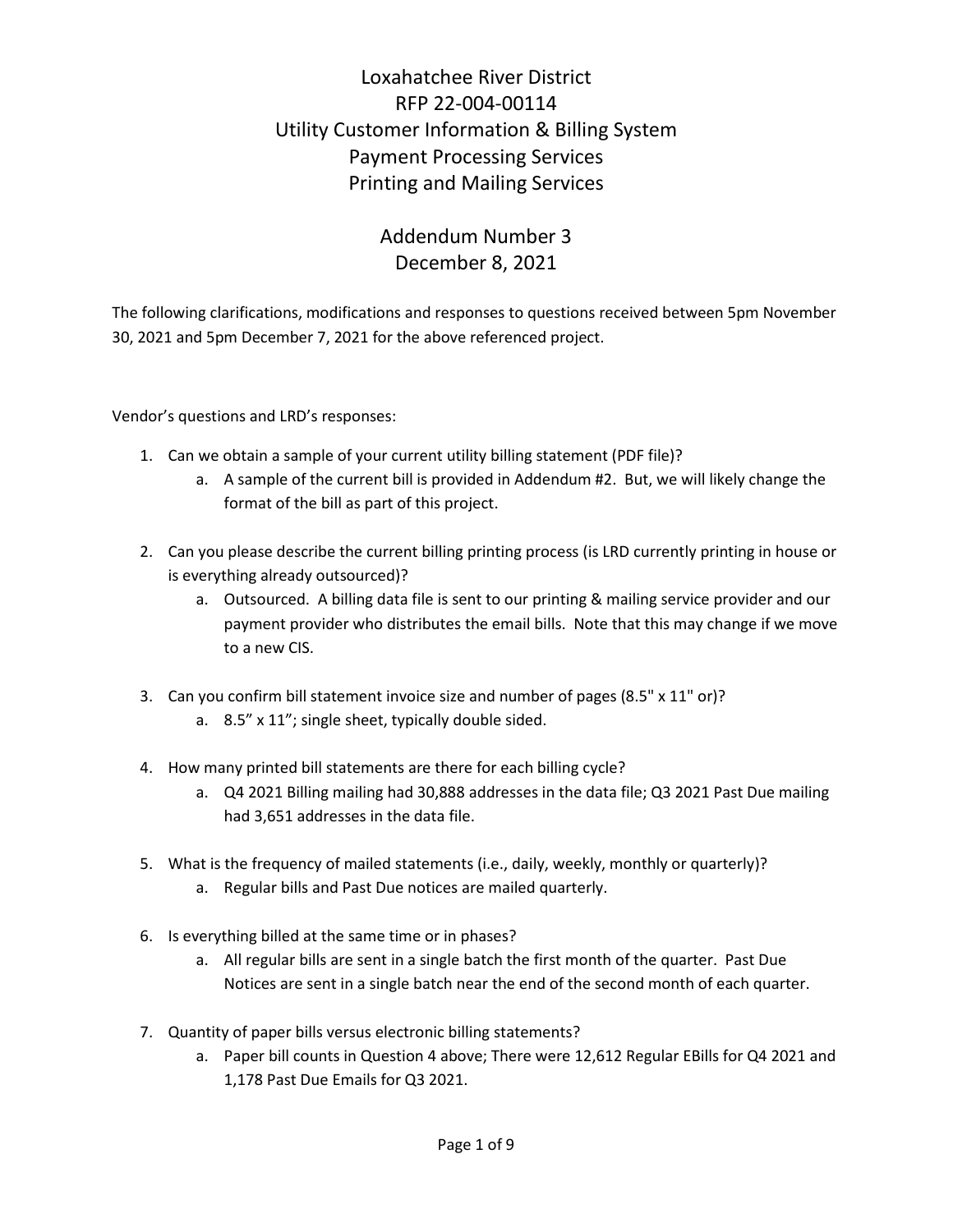- 8. Does LRD wish to have pricing options for all materials for printing and mailing (#10 envelopes, #9 envelopes, paper)? If so, please confirm preferred envelope sizes required.
	- a. Yes. LRD is seeking a vendor to provide the complete printing & mailing service. LRD's vendor presently uses a #10 envelope for the bill and provides a #9 envelope for customers not on AutoPay. LRD welcomes suggestions for reducing printing and mailing costs.
- 9. What is the reason for going out to bid at this time?
	- a. Because LRD is exploring new CIS solutions, we believe it is an appropriate time to explore payment services and printing and mailing services because of the integration between the services. As a government entity, LRD routinely explores the market for various services to ensure competitive pricing and quality/range of services.
- 10. Are there any services related issues with any of the vendors including CIS, printing and mailing or electronic bill presentment and payment?
	- a. All present vendors are considered "satisfactory" under our contractor scoring criteria.
- 11. Are you looking for something your current vendors do not provide?
	- a. Part of our motivation to survey the market is to learn about the opportunities we can capitalize on.
- 12. Is it possible to obtain copies of the envelopes the District is currently using?
	- a. It is a standard #10 two window envelope for the mailing and a standard #9 window envelope for the customer to return the bill.
- 13. May we make recommendations for industry standard #10 and #9 envelopes which are the lowest cost option, improve production efficiency and allow for same-day disaster recovery by being pre-staged at all 4 of our production facilities for business continuity?
	- a. Yes LRD is eager to learn opportunities to improve service and minimize costs.
- 14. Are there any inserts that need to be quoted as part of this RFP?
	- a. Yes, we urge vendors to include the cost for inserts. We rarely send inserts, but we would like the flexibility to do so.
- 15. What time of day are data files sent to the vendor?
	- a. We presently send the data file for printing late afternoon, which is driven largely by the time it takes to generate the billing and data files. This may change if we select a new CIS that can generate the billing more quickly.
- 16. What is the expected turnaround time?
	- a. Our desire is to have the mailing sent within 3 business days so our customers have at least 30 days to receive the bill and submit payment.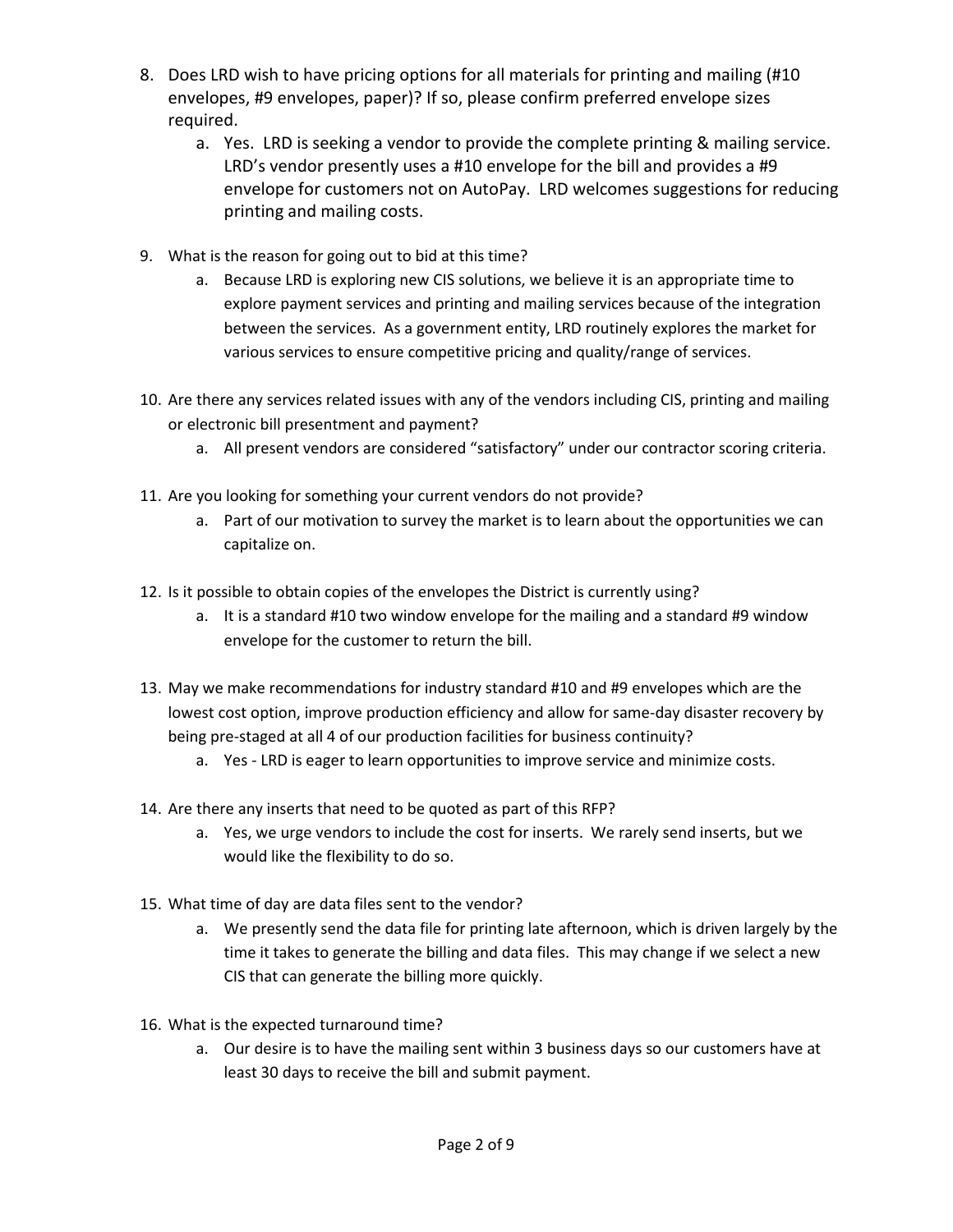- 17. Does Loxahatchee River District imprint envelopes with marketing message or is that a service that might interest you in the future?
	- a. The envelopes are presently imprinted with the text "UTILITY BILL ENCLOSED". It is likely that LRD would want to continue this feature.
- 18. What type of data file does the Utility Star Software output currently PDF, TXT, XML, CSV, etc? a. CSV and TXT. But, this may change is we select a new CIS.
- 19. Does the District require householding or groups of bills with multiple bills going to the same address and if so, how many per month?
	- a. It is not required, but desired to save on postage. Quantity is unknown.
- 20. What is your desired implementation timeframe or when would you like to "Go Live" with the new services?
	- a. As indicated in the RFP, all new services will "go live" simultaneously with a new CIS if one is selected. The timeline for all implementation is before December 31, 2022. If LRD decides to keep the existing CIS, but selects a new payment services and/or printing & mailing provider, implementation can be according to a reasonable timeframe.
- 21. Who are the current vendors for bill printing and mailing as well as electronic bill presentment and payment?
	- a. LRD's current printing and mailing services provider is Arista Information Services (www.aristainfo.com), and payment services provider is First Billing Services (firstbilling.com).
- 22. What is the current cost that the District is paying for the projects?
	- a. Printing & Mailing the following is the present contract pricing: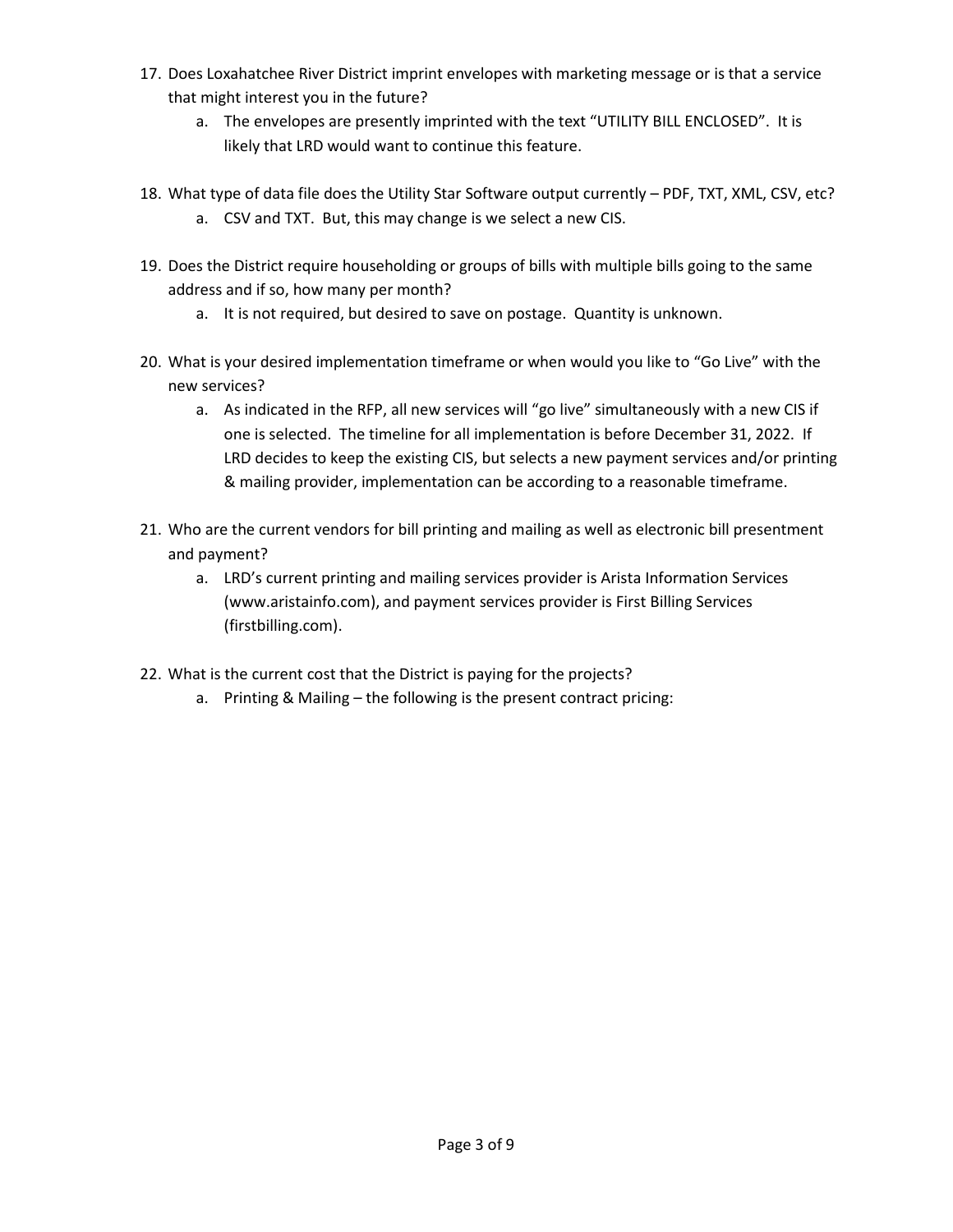#### **Time Schedule and Pricing**

Customer must provide a delivery schedule of data thirty (30) days in advance. Data received promptly will be mailed within 24 hours. If data is not delivered by Customer promptly or if incorrect data is received by Arista, data will be reprocessed in accordance with agreement within 48 hours after receipt by Arista.

### **SERVICES:**

## **UNIT PRICE:**

Processing, printing, collating, folding, inserting, and preparation and delivery to USPS in automation stream

| 1)                                                                      | \$0.105       |
|-------------------------------------------------------------------------|---------------|
|                                                                         | \$0.105       |
| 2)                                                                      | \$0.06        |
| 3)                                                                      | \$0.035       |
| 4)                                                                      | \$0.01        |
| 5)                                                                      | \$0.15        |
| 6)                                                                      | \$0.01        |
| 7)                                                                      | Cost          |
| 8)                                                                      | \$500.00      |
| 9)                                                                      | \$100.00/hour |
|                                                                         |               |
| 11) Additional charges for regular or delinquent files under 500 pieces | \$10.00       |
|                                                                         | \$0.04        |

#### Prices do not include postage. Postage to be supplied at cost with an estimated amount billed in advance. All qualified mailable pieces will be coded for maximum discount.

Above pricing includes the price for forms, outside envelope, and return envelope, all of which will be billed to Customer at cost. Arista reserves the right to change this pricing during the term of the Agreement to reflect changes in Arista's costs.

New services or products will be added from time to time to a published price list which will be provided to Customer and become part of this Schedule.

| <b>PRICING FOR PDF SERVICES:</b> | UNIT PRICE:                                                       |         |
|----------------------------------|-------------------------------------------------------------------|---------|
|                                  | 1) Monthly Charge (only for months of printing services rendered) | \$50.00 |
|                                  |                                                                   | \$ 0.01 |

## b. Payment Services:

- i. eCheck Transactions: \$0.50 each
- ii. Credit Card Transactions (Standard, No Amex): \$1.70 each
- iii. Credit Card Transactions (Commercial/Non Qualified): 2.65%
- iv. All other services (email bills, customer portal, etc.) are included.
- 23. Given the current state of the economy with regards to raw material and labor costs, does the District allow for annual CPI increases to help mitigate inflation?
	- a. Some LRD contracts include an escalator tied to an appropriate, published metric.
- 24. How long does the District require for bills to be archived 12, 24, 36 months or longer?
	- a. LRD presently archives all bills and past due notices in PDF format on premises. While there is no specified retention time, we have found having easy access to the historical bills is valuable, particularly when a delinquent customer challenges the billing and charges.
- 25. What is the last day for questions to be submitted for this RFP?
	- a. See schedule in Amendment #1.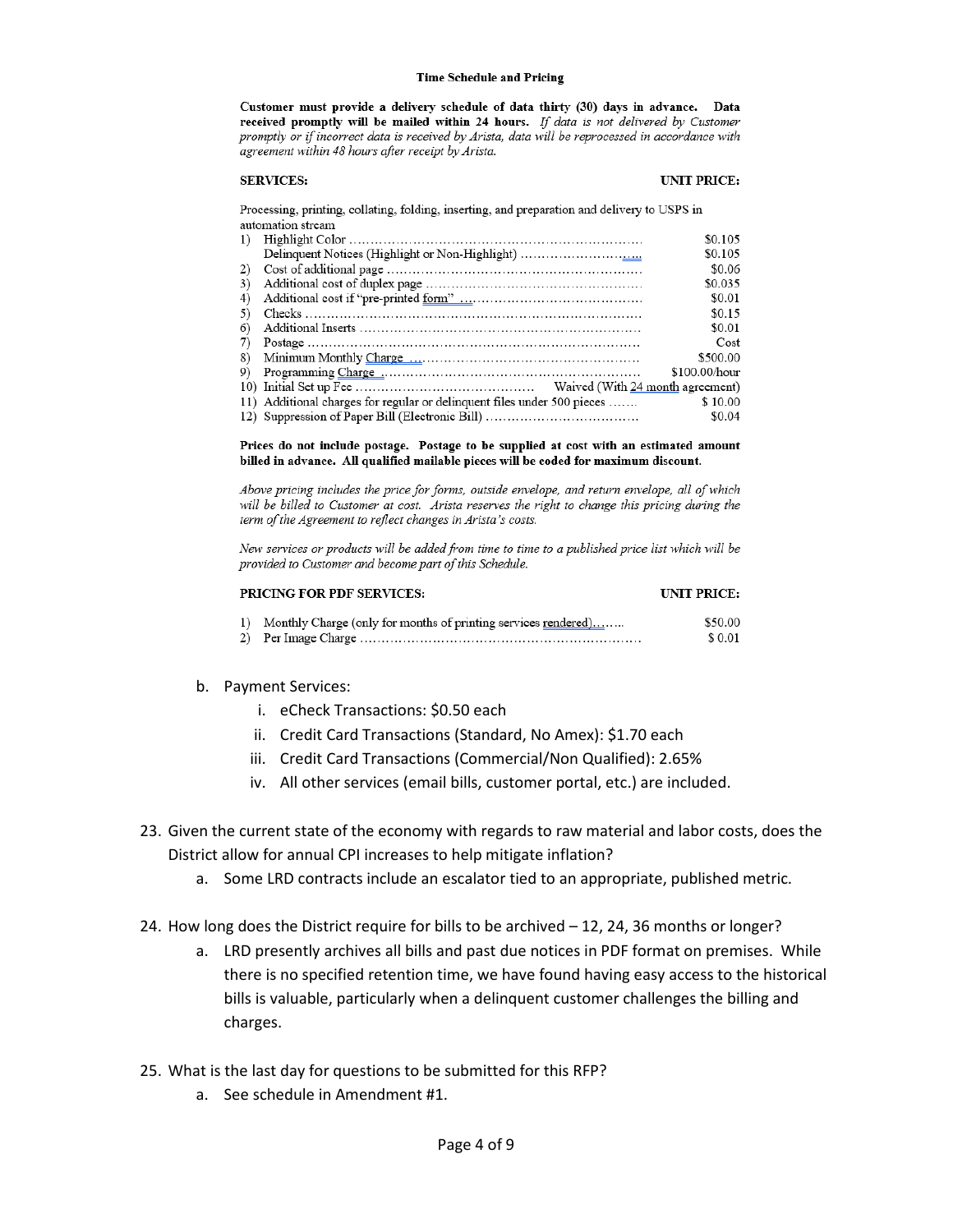- 26. Given the sensitive nature of the billing and financial data being transmitted, does the District require or prefer the awarded vendor to carry Cyber Liability Insurance, be PCI compliant and SOC I & II audited and certified?
	- a. Yes for Payment Services. This is a required response in the Features and Functionality Checklist for the RFP. Printing & Mailing services has not had this requirement in the past.
- 27. Does the District require of prefer the awarded vendor to have the primary production facility located in Florida with additional back up facilities located out of state in a regionally diverse manner?
	- a. There is no location preference. We urge the vendors to explain the various benefits they provide for the selection committee to consider.
- 28. Does the District require sample approval prior to each billing?
	- a. Yes.
- 29. Is it possible to obtain a scanned copy of the bill, front and back?
	- a. See Amendment #2.
- 30. Ref . Front page standard format "back page variable format provided as MS Word or PDF each quarter." Don't you really mean: Front of Bill having variable information, back of bill has static (standard-fixed) information. (e.g. phone numbers , policies , office hours etc.)
	- a. The front of the bill contains the standard information for the recipient customer name, address, bill amount, a brief billing message, etc. The back of the bill contains formatted message information, similar to newsletter format, that LRD may change each quarter.
- 31. Late Notices. Do you send late notices? We would like to get scan sample of these (both sides).
	- a. Yes quarterly, single side. Copy below. But, like the regular bills, we will likely change the format as part of this effort.
- 32. Billing The Customer. Please verify if our 3rd party print/mail partner can bill Loxahatchee directly if they need to submit a separate response naming [name removed] as lead.
	- a. Yes. As indicated in the RFP Vendors are encouraged to submit proposals as 1) a single entity, 2) as a collaboration of vendors with established integrations, or 3) as independent service providers for the respective service. If the service areas are provided by separate Vendors, the District may contract with each of the Vendors independently.
- 33. Does Loxahatchee bill ALL Customers (33,000) quarterly or perhaps split/spread to a certain amount each Month, customers Qtr1 , y, Qtr 2 and so on
	- a. LRD presently bills all customers at one time with a single data file.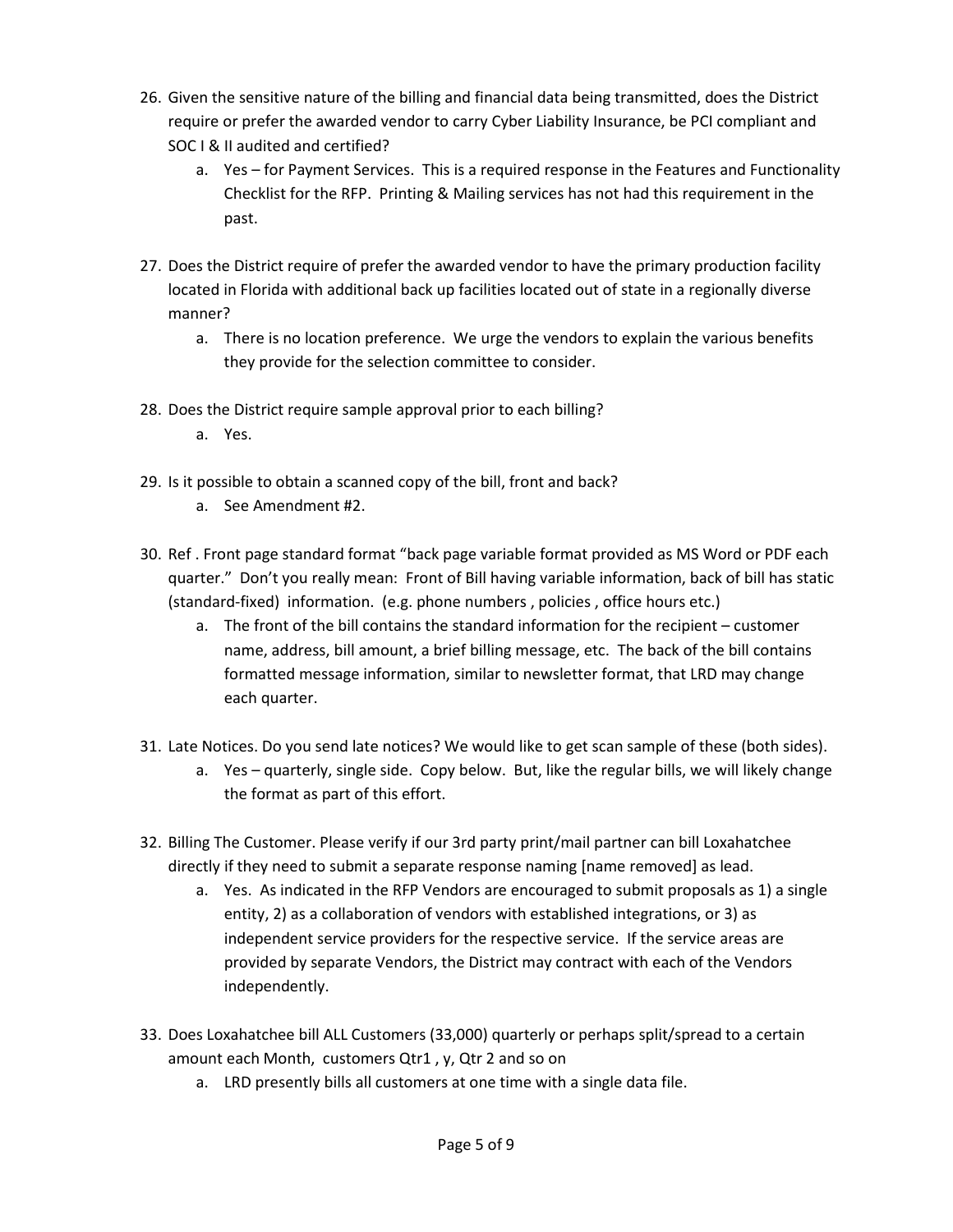- 34. Please briefly describe how changing of the variable messaging on the bill backer is presently supported. What is the process? That is, are these changes to the back uploaded in a separate datafile (e.g. .RTF or full-page PDF) uploaded with the regular bill data-file holding billing information? Please clarify. Is the entire backer "changed out"/"swaped' every qtr. ; or only certain specific sections or words /elements changed each quarter. Are past due back of page (backer) and/ or final bill backers also changed every quarter? Please clarify
	- a. Most, but not all quarters, LRD prepares the entire page of content much like a newsletter – See sample in Amendment #2 – using Microsoft Word. We provide that content in Word and PDF format to the printer and the eBill/Payment services provider. There is no backer on the past due notice. We do not send final bills.
- 35. What is the regular bill volume per quarter? Please confirm there is only one (1) cycle per quarter? (e.g., 33 K bills sent one time per quarter ?
	- a. See question #4 above.
- 36. Past Due Bills. 1. What is the approximate volume per quarter and are these simplex or duplex printed? 2.Will these be the same or close to the same layout as the Regular bills? 3.Are these past due bills to be uploaded inter-mixed in the same datafile as regular bills or sent at a different time of the quarter? 4. Please provide sample past due bill front and back.
	- a. See question 4 above. Sample below. Past due data file is sent at different time see question 6 above.
- 37. Final Notices 1. What is the approximate volume per quarter and are these simplex or duplex printed? 2. Will these be the same or close to the same layout as the Regular bills? 3. Are Final Bills to be uploaded inter-mixed in the same datafile as regular bills or sent at a different time of the quarter than regular bills? 4. Please provide sample final bill layouts front and back
	- a. We do not send our "Final Notice Before Lien" or any of the Lien Notices through the printing service because of the low quantities.
- 38. Please share current vendor pricing for bill print and mailing. Per one sheet bill (envelopes included) and any other fees.
	- a. See question #22 above.
- 39. What is the time between uploading data and approving the bill proofs to drop-in USPS mail time?
	- a. See question #16 above.
- 40. Print & mail vendor requires that Customer pay postage in advance of physical mailings. Invoices will be provided for this purpose. Is this acceptable?
	- a. Because LRD is a government entity, we typically do not pre-pay any services.
- 41. Who is your current provider?
	- a. CIS Able Software (able-soft.com); Payment Services First Billing Services (firstbilling.com); Printing & Mailing – Arista Information Systems (www.aristainfo.com).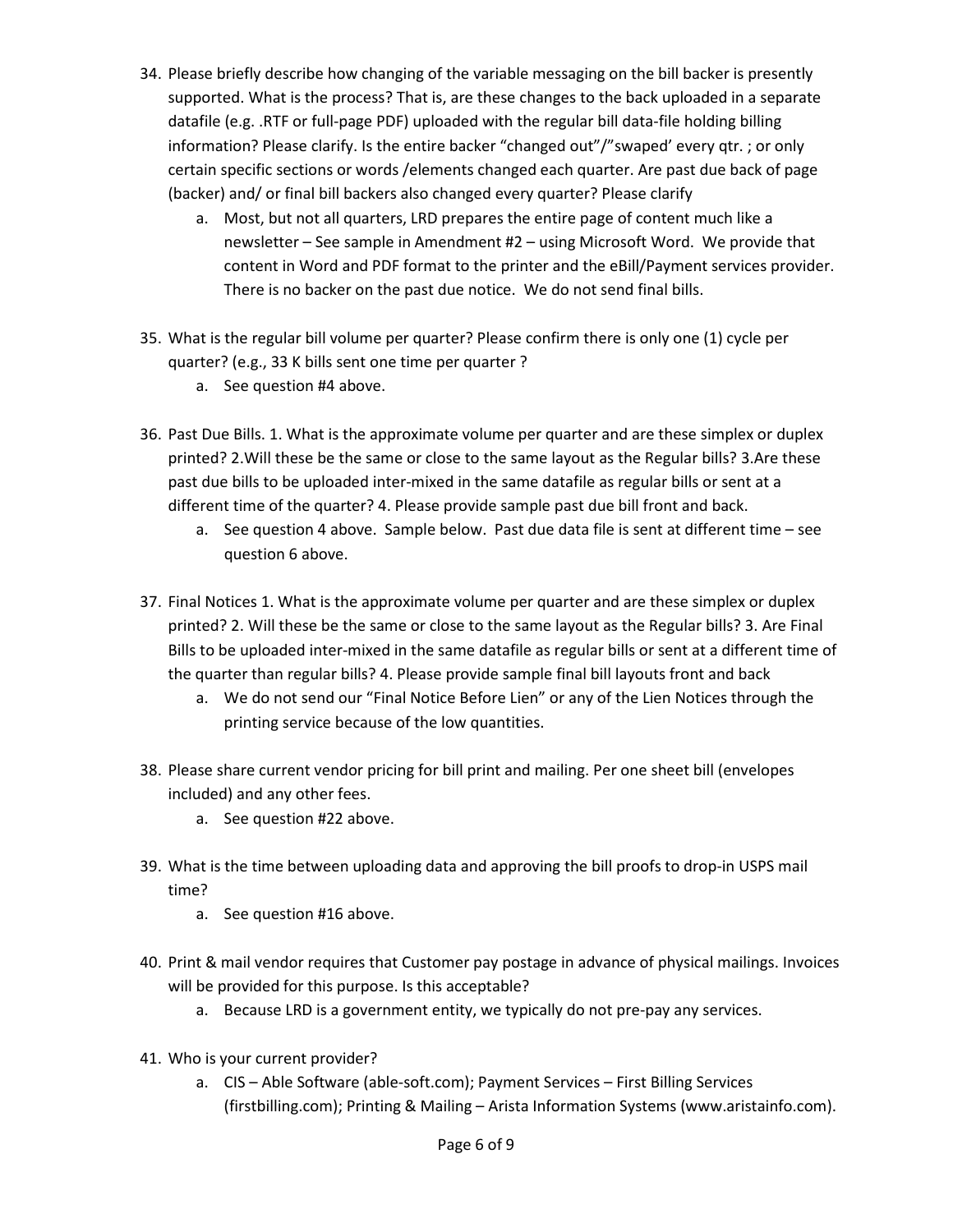- 42. Can you provide your current pricing?
	- a. See question #22 above.
- 43. Will you accept a partial proposal for payments, print and mail?
	- a. Yes. See page 3 of the RFP.
- 44. Who is your current CIS provider?
	- a. See question #41 above.
- 45. What is the quantity of bills that are printed and mailed each month and at what frequency?
	- a. See question #4 above; quarterly.
- 46. How many E-bill presentments are being sent each month?
	- a. See question #7 above; quarterly.
- 47. Who is the current vendor that the District is using to provide these services?
	- a. See question #41 above.
- 48. What is the current pricing the District is receiving for these services?
	- a. See question #22 above.
- 49. We have reviewed the spreadsheet of transactions provided by the LRD for November 2020 through October 2021. Is the District able to provide a breakdown of credit versus debit card transactions, as well as a breakdown of card type for Visa, MasterCard, Discover, and American Express?
	- a. We cannot provide any of these breakdowns because they are not provided by our present vendor.
- 50. Can the District please share a breakdown of revenue capture as follows: # of annual transactions online, \$ of revenue captured through online payments, # of annual transactions inperson (POS), \$ of revenue captured through POS transactions, # of annual transactions processed via IVR, \$ of revenue captured through IVR transactions?
	- a. All of the available transaction information is provided in the transaction data file provided with the RFP. Below is a tabular summary of that data showing counts and total revenue for each payment method: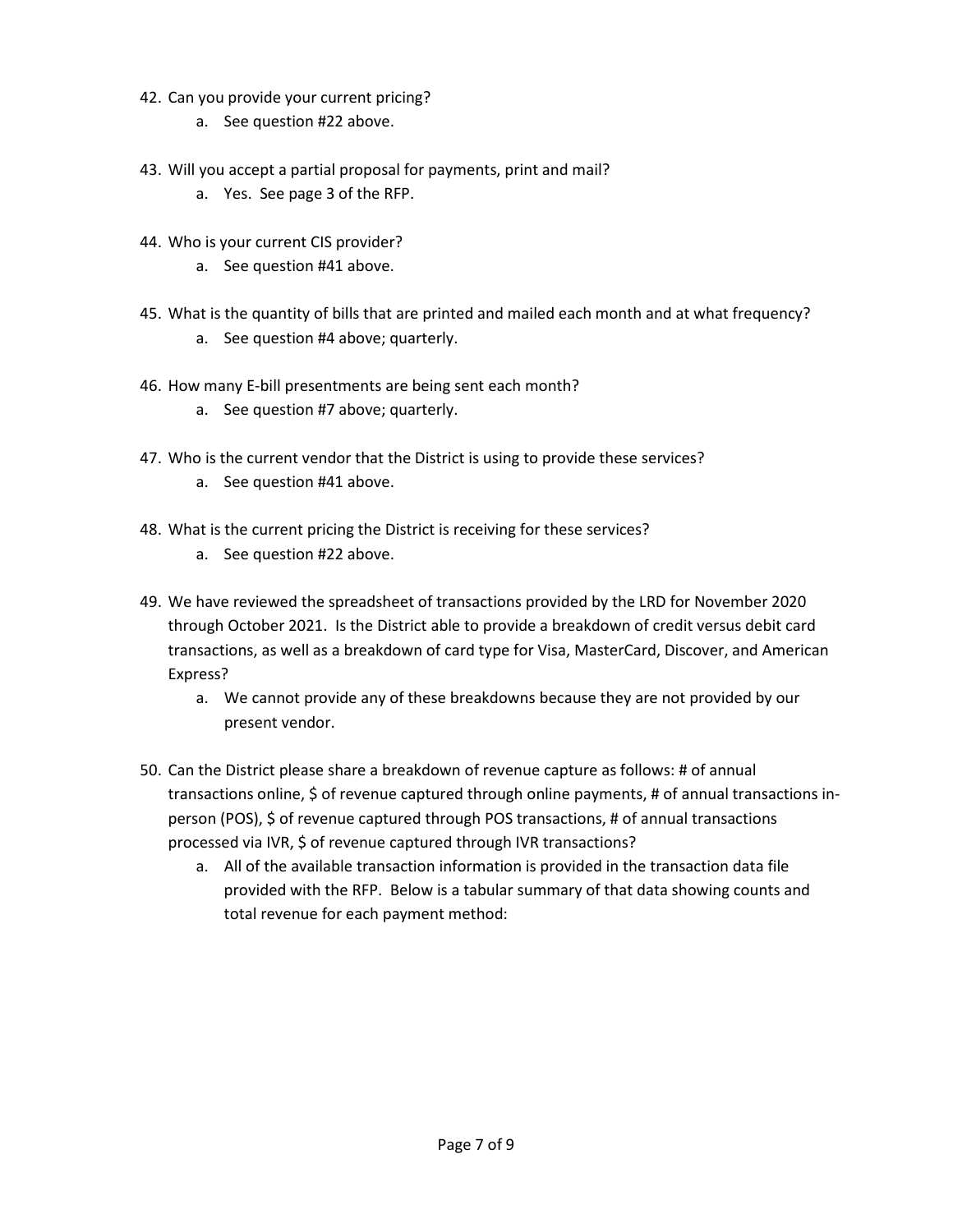| <b>Pay Method</b>          | <b>Count</b> | <b>Total Amount</b> |            |
|----------------------------|--------------|---------------------|------------|
| <b>ACH</b>                 | 20           | \$                  | 293,072    |
| CASH                       | 358          | \$                  | 31,273     |
| <b>CHECK</b>               | 32,816       | \$                  | 6,476,345  |
| <b>FB MANUAL</b>           | 2            | \$                  | 300        |
| <b>IVR - CHECK</b>         | 257          | \$                  | 23,251     |
| <b>IVR - CREDIT CARD</b>   | 733          | \$                  | 64,024     |
| <b>OBP MANUAL</b>          | 4            | \$                  | 416        |
| <b>ONLINE BILL PAY</b>     | 34,136       | \$                  | 2,902,938  |
| <b>PHONE - CHECK</b>       | 839          | \$                  | 101,872    |
| <b>PHONE - CREDIT CARD</b> | 5,321        | \$                  | 564,010    |
| <b>POS - CREDIT CARD</b>   | 49           | Ś                   | 4,369      |
| RECURRING - CHECK          | 20,078       | \$                  | 2,790,214  |
| RECURRING - CREDIT CARD    | 11,851       | \$                  | 973,444    |
| <b>TEXT - CHECK</b>        | 25           | \$                  | 2,027      |
| <b>TEXT - CREDIT CARD</b>  | 75           | \$                  | 6,306      |
| WEB - CHECK                | 3,625        | \$                  | 491,181    |
| <b>WEB - CREDIT CARD</b>   | 16,914       | \$                  | 2,221,894  |
|                            | <b>TOTAL</b> | \$                  | 16,946,938 |

- 51. Does the District have any goals to improve its user experience for its constituents?
	- a. See Background & Objective section of the RFP. In simplest terms, the District's goal is to have a highly efficient, functional, and reliable systems that are actively in development to bring continuous improvements to our staff and customers now and into the future.
- 52. Would the District consider proposals from respondents who are capable of replacing multiple payment processors?
	- a. Yes.
- 53. Does the District have a preferred go-live for new services? Are you requiring that all services go live at the same time?
	- a. See the Schedule section of the RFP page 4.

\*\*\* End of Questions \*\*\*